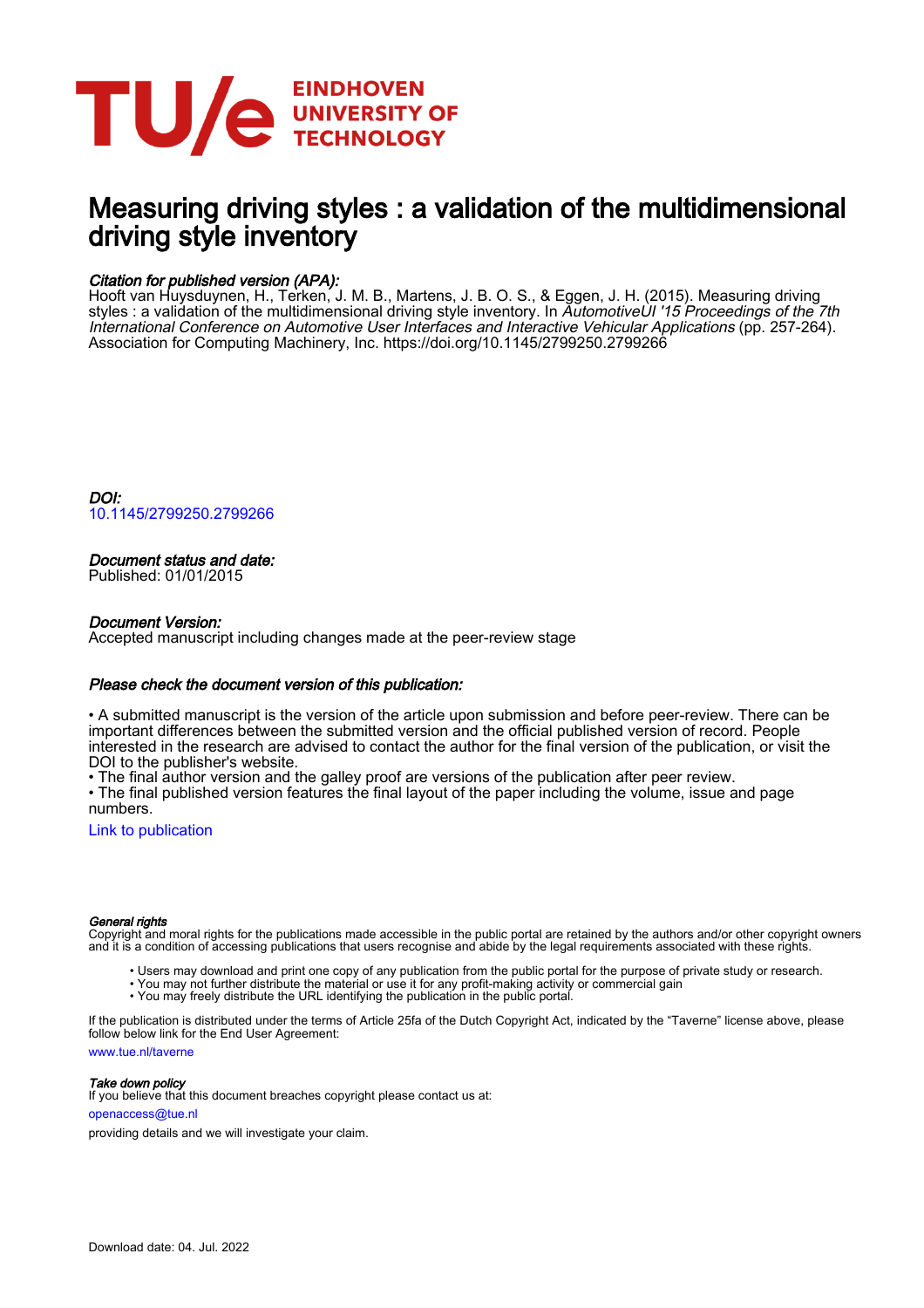# **Measuring Driving Styles: A Validation of the Multidimensional Driving Style Inventory**

**Hanneke Hooft van Huysduynen, Jacques Terken, Jean-Bernard Martens, and Berry Eggen**

Eindhoven University of Technology

P.O Box 513, 5600MB Eindhoven

The Netherlands

## {H.Hooft.van.Huysduynen, J.M.B.Terken, J.B.O.S.Martens, J.H.Eggen}@tue.nl

#### **ABSTRACT**

The aim of this study was to validate the stability of the different factors of the Multidimensional Driving Style Inventory (MDSI) [16], which was originally developed and validated with participants in different geographical areas of Israel. In this study, the questionnaire was distributed in the Netherlands and Belgium. A factor analysis of the data of 364 participants revealed five of the eight factors that resulted from the original factor analysis: Angry driving, Anxious driving, Dissociative driving, Distress-reduction driving, and Careful driving style. In addition, 24 items divided over the five factors seem to be stable compared to the 44 items divided over the eight factors of the original analysis. The factors revealed through the analysis of these data were used to determine driver profiles, consisting of one or two driving styles. The next step is to compare self-report data on driving style to actual driving behaviour.

### **Author Keywords**

Driving Style, Driving behaviour, Human factors, Self-Report, Questionnaire, Factor Analysis

#### **ACM Classification Keywords**

H.1.2 User/Machine Systems: Human factors

### **INTRODUCTION**

Advanced Driver Assistance Systems (ADAS) are developed with the purpose of increasing safety, efficiency and driver comfort and reducing driver's workload. These systems interact with the driver with the purpose to advise or assist the driver or take over control altogether in certain driving situations [12].

To the extent that the advice or assistance requires drivers to deviate from their typical behavioural patterns, acceptance of those systems may be jeopardized. For

Permission to make digital or hard copies of all or part of this work for personal or classroom use is granted without fee provided that copies are not made or distributed for profit or commercial advantage and that copies bear this notice and the full citation on the first page. Copyrights for components of this work owned by others than the author(s) must be honored. Abstracting with credit is permitted. To copy otherwise, or republish, to post on servers or to redistribute to lists, requires prior specific permission and/or a fee. Request permissions from [Permissions@acm.org.](mailto:Permissions@acm.org)

AutomotiveUI '15, September 01 - 03, 2015, Nottingham, United Kingdom. Copyright is held by the owner/author(s). Publication rights licensed to ACM. ACM 978-1-4503-3736-6/15/09…\$15.00 DOI: http://dx.doi.org/10.1145/2799250.2799266.

instance, if a speed advice system advises the driver to slow down or if a speed control system reduces the speed of the car without a clearly perceivable and obvious need, drivers who are used to drive at a higher speed may not adopt the advice or allow the vehicle to reduce the speed of the vehicle.

The typical behavioural patterns of drivers are usually referred to by the term 'driving style' [8]. This includes the choice of driving speed, headway, overtaking of other vehicles and the tendency of commiting traffic violations [3]. In order to learn more about compliance towards ADAS we need to understand how the compliance to ADAS is influenced by people's driving style. Such insight will enable us to explore means to influence people's willingness to comply with such systems that are tuned to the needs and interests of specific driver groups. It appears evident that what might influence or persuade one group may not work at all for another group [9], or may even encourage greater involvement in risky behaviour [17].

An easy way to determine drivers' driving style is by means of a questionnaire, giving information about someone's self-reported driving style. Several self-report measures of driving behaviour, style and cognition have been constructed and validated over the last couple of years. In this paper, we will review several driving style questionnaires that have been proposed in the literature and then validate one to be used for our further research.

#### **Driving Style Questionnaires**

Gulian et al. developed the Driver Behaviour Inventory (DBI) [7] to study dimensions causing driver stress. This questionnaire covered vehicle use, demographics, accidents, convictions and attitudes towards those, health, work and personal problems, moods, emotions and attitudes towards driving and other road users. The 35 items of the questionnaire highlighted driver stress reactions. A factor analysis of the 35 items revealed five factors including feelings as aggression, irritation when overtaking, alertness, dislike and frustration when failing to overtake. As the DBI focuses on driver stress, other factors determining driving style are not addressed in this questionnaire, rendering the DBI less useful for our research.

Reason et al. developed a Driver Behaviour Questionnaire (DBQ) [14] consisting of 50 items covering five classes of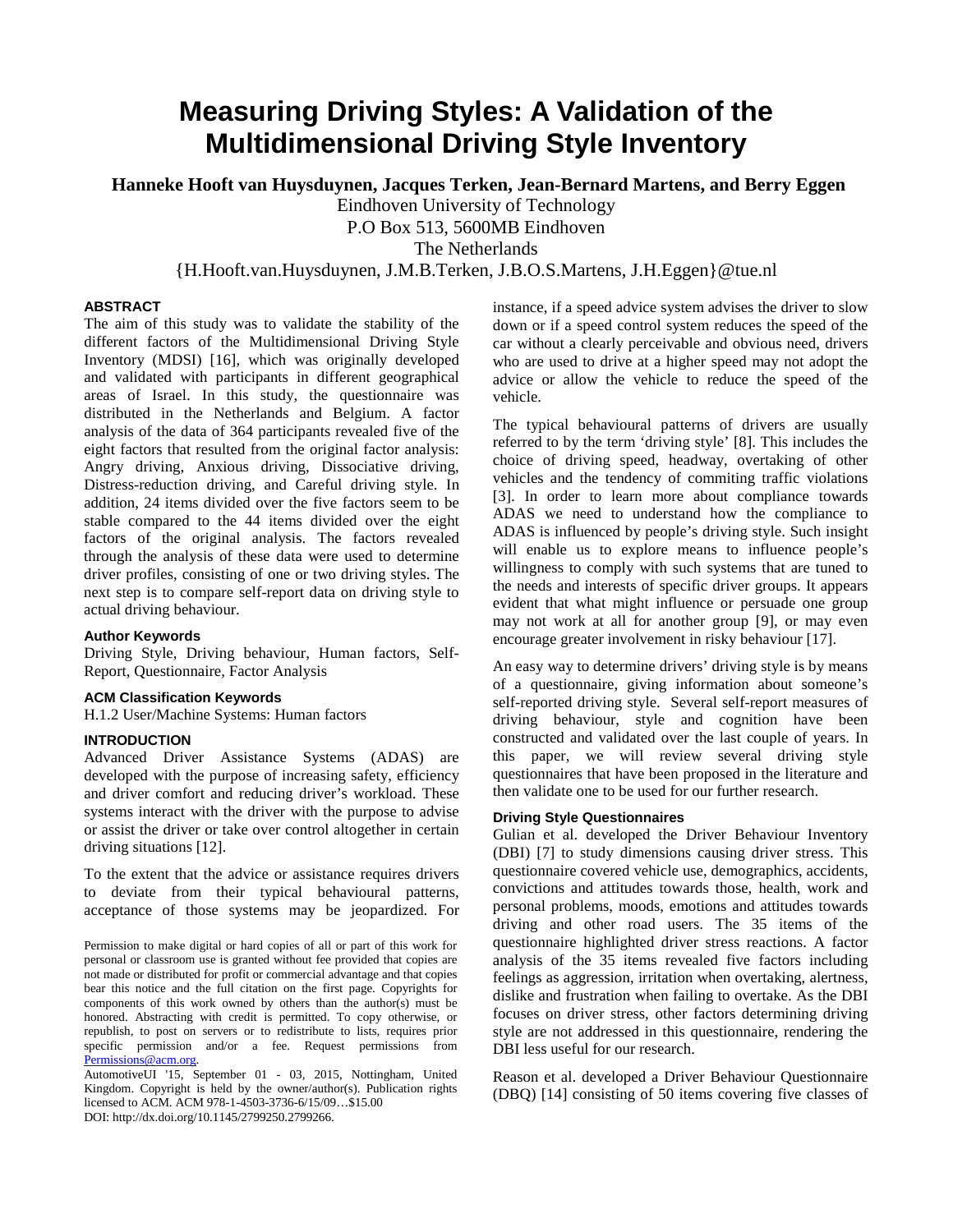aberrant behaviour: slips, lapses, mistakes, unintended violations, and deliberate violations. Participants had to indicate for each item on a five-point scale how often they committed that behaviour while driving. The analyses of the results of this questionnaire resulted in three factors: violations, dangerous errors and silly errors. As the DBQ focuses on aberrant behaviours, non-aberrant aspects of typical driving behaviour are not addressed, therewith rendering the DBI less useful for our current purpose.

Furnham and Saipe developed a Driver Behaviour Questionnaire [6] measuring risk taking on the road. The results of the 25 items of the questionnaire revealed five factors: feeling and expressing aggression, law breaking behaviour, expressing confidence in taking driving risks, the excitement of driving and taking risks when driving. These factors describe differences in driving behaviour but do not represent different driving styles. Breaking the law, for example, can be part of a driving style, but is not a driving style by itself.

French et al [5] revealed six dimensions labelled speed, calmness, planning, focus, social resistance (advise) and deviance through a principal component analysis of fifteen driving style questions. The outcomes of the Driver Style Questionnaire (DSQ) [5] were used to describe the relation between driving style, decision-making style and accident liability. The results showed that thoroughness (one of the factors resulting from the analysis of the decision making style questionnaire) correlated with all the driving styles and idealism correlated with none of the driving styles. The weakness of this questionnaire is the distribution of fifteen items over six dimensions resulting in two or three items per dimension.

Lajunen and Summala [11] developed the driver Skill Inventory (DSI) to measure self-reported safety motive and skill dimensions. The 29 items relate to perceptual-motor skills and safety orientation [10], referring to the ability to drive in a safe and skilful manner by assessing their abilities to a hypothetical average driver on a five-point scale. This questionnaire taps into driving skills and safety motives rather than driving style.

Ishibashi et al. [8] define driving style as an attitude, orientation and way of thinking for daily driving. They developed a Driving Style Questionnaire consisting of eighteen questions divided over eight components: Confidence in driving skill, Hesitation for driving, Impatience in driving, Methodical driving, Preparatory manoeuvres at traffic signals, Importance of automobile for self-expression, Moodiness in driving and Anxiety about traffic accidents. Through analysis of car following behaviour at low speed, they examined the validity of the questionnaire. Results showed, for example, a positive relationship between confidence in driving skill and the use of the gas pedal. The weakness of the questionnaire is that each component consists out of two items.

Taubman-Ben-Ari et al. [16] suggested four broad driving styles: (1) Reckless and careless driving, which is correlated with violations and thrill seeking while driving, characterized by for example higher speed. (2) Anxious driving, referring to feelings of alertness and tension. (3) Angry and hostile driving, characterized by more use of the horn and flash functionality. (4) Patient and careful driving, reflecting a well-adjusted driving style. Building on these four broad styles they created the Multidimensional Driving Style Inventory (MDSI) [16] consisting of 44 items. A factor analysis revealed eight main factors. (a) Dissociative driving, in which people are easily distracted and dissociated during driving. (b) Anxious driving, in which people show signs of anxiety and lack of confidence. (c) Risky driving, in which people seek for sensation and more risky driving. (d) Angry driving, in which people tend to be hostile and aggressive. (e) High-velocity driving, in which people tend to drive faster and are more time driven. (f) Distress-reduction driving, in which people engage in relaxing activities to reduce stress. (g) Patient driving, in which people are polite to other road users and have no pressure of time. (h) Careful driving, in which people drive carefully and structured.

The MDSI [16] consists of items which were adapted from several other existing surveys, such as the DBI of Gulian et al. [7] studying dimensions defining driver stress, the DBQ [14] developed by Reason et al. about aberrant behaviour, the DBQ developed by Furnham and Saipe [6] measuring risk taking on the road, and the DSQ of French et al. [5] describing the relation between driving style, decisionmaking style and accident liability. Additionally, original items were created to complete the questionnaire.

Taubman-Ben-Ari et al. [16] conducted their study in various geographical areas in Israel. To be able to use the MDSI in future studies in another geographical region we needed to conduct a independent validation of the questionnaire. So the aim of this study is to validate the eight main factors and loadings found by Taubman-Ben-Ari et al. through distribution of the same questionnaire among drivers in the Netherlands and the Dutch speaking part of Belgium.

#### **METHOD**

### **Participants**

Three hundred twenty five participants volunteered to participate in this study and completed the online questionnaire. In addition, forty participants volunteered to participate in the study of a master student Industrial Design completed the same questionnaire.

Of the participants who filled in the online questionnaire (N=365) the majority drove most of their miles in the Netherlands (N=197, 54%) and Belgium (N=116, 32%). Other participants drove most of their miles in: Greece (N=11), Germany (N=8), United Kingdom (N=4), India  $(N=4)$ , Malaysia  $(N=4)$ , Europa  $(N=3)$ , Italy  $(N=2)$ ,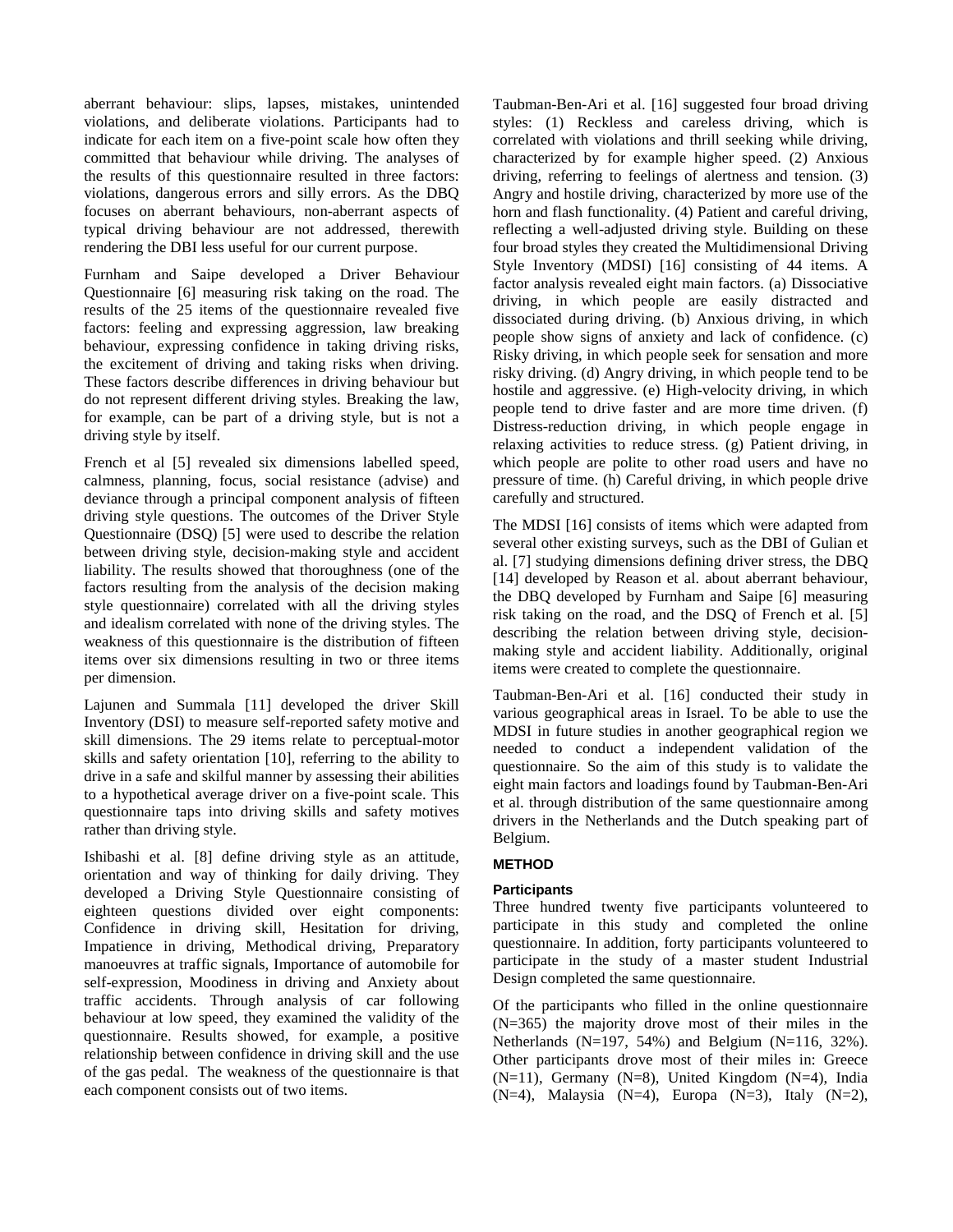Portugal (N=2), Turkey (N=2), Australia (N=2), United Stated  $(N=2)$ , Bulgaria  $(N=1)$ , Ireland  $(N=1)$ , Sweden  $(N=1)$ , Russia  $(N=1)$ , Mexico  $(N=1)$ , Japan  $(N=1)$ , United Arab Emirates (N=1) and South Africa (N=1).

Two hundred eighty one participants completing the online questionnaire were male and eighty-four were female. Twenty one percent were within the age category 17 to 24, forty one percent were between the age of 25 and 39, thirty five percent were between the age of 40 and 65, and three percent were older than 65. Three quarter of the participants indicated that they make use of a navigation system (N=278, 76%) and half of the participants indicated that they use Cruise Control (N=189, 52%). A fifth indicated that they make use of an Advanced Parking Assist System  $(N=81, 22\%)$ , five percent  $(N=20)$  indicated that they make use of Adaptive Cruise Control, four percent  $(N=14)$  that make use of a Blind Sport Warning System and one percent (N=4) of the participants indicated to use a Lane Departure Warning System.

#### **Procedure and Measure**

The questionnaire was offered in two different languages: English and Dutch. Instead of literally translating the questions from English, the English version was translated into Dutch with the aim to preserve the meaning of the questions as much as possible. Both versions were distributed through Facebook, email and both Dutch and Flemish online automotive forums.

Participants were asked to complete an online questionnaire that consisted out of six questions relating to their demographic data and driving history and the multidimensional driving style inventory of Taubman-Ben-Ari et al [16] consisting of 44 statements.

The questions related to the demographic data and driving history concerned gender, age category, duration of being in possession of a driver's license, miles driven per year, in which country the most annual mileage were driven and which driver's support systems are used.

The multidimensional driving style inventory (MDSI) [16] is a validated self-report questionnaire by which each statement is rated on a six-point scale ("not at all" to "very much" and in the Dutch version also "never" to "always" depending on the statement). This questionnaire assesses eight factors resulting from the original analysis: Dissociative driving (8 items, Cronbach's alpha .82), Anxious driving (7 items, Cronbach's alpha .82), Risky driving (5 items, Cronbach's alpha .83), Angry driving (5 items, Cronbach's .80). High-velocity driving (6 items, Cronbach's alpha .76), Distress-reduction driving (4 items, Cronbach's alpha 75), Patient driving (4 items, Cronbach's alpha 74) and Careful driving (5 items, Cronbach's alpha 0.76).

#### **RESULTS AND DISCUSSION**

#### **MDSI Factors Reproduced**

Identical to the factor analyses performed by Taubman-Ben-Ari et al. [16], a factor analysis with Varimax rotation was conducted with eight factors to determine if the items would be divided over the same eight factors compared to the results of Taubman-Ben-Ari et al. [16]. Next to the factor analysis with eight factors a second analysis with six factors was conducted as a follow up on the results of the first analysis. The first analyses revealed eight factors of which two factors did not have enough items to have a meaningful contribution. Finally, an Oblique Principal Component Cluster Analysis (OPCCA) was conducted as a check to the results of the Varimax factor analysis. In OPCCA the dimensions do not have to be orthogonal, which tends to deliver factors that are easier to interpret. In all three analyses, item nine was not taken in consideration due to a mistake in the set-up of the questionnaire, which resulted in missing data of item nine for 146 participants (40%). In addition, one of the participants was removed from the analyses. SPSS indicated multiple answers of this participant as outliers and inspection of the answers for this participant revealed internal inconsistencies, indicating that this person's answers were not reliable.

The first factor analysis was conducted with the answers of 364 participants revealing a distribution of the 43 items over eight factors explaining 49% of the variance. In Table 1 the item distribution can be found.

Factor 1 consists of seven items addressing angry and frustrated behaviour when driving. This factor, explaining 14% of the variance (Cronbach's alpha .81), was labelled "Angry driving style". Factor 2 consists of five items addressing risky and thrill seeking behaviour. This factor, explaining 11% of the variance (Cronbach's alpha .83), was labelled "Risky driving style". Factor 3 consists of seven items addressing nervous and anxious driving behaviour. This factor, explaining 6% of the variance (Cronbach's alpha .74), was labelled "Anxious driving style". Factor 4 consists of nine items addressing nonchalant, dissociated behaviour, except for item 19, which addresses assertive, risky behaviour. This factor, explaining 5% of the variance (Cronbach's alpha .67), was labelled "Dissociative driving style". Factor 5 consists of five items addressing careful and cautious behaviour. This factor, explaining 4% of the variance (Cronbach's alpha .63), was labelled "Careful driving style". Factor 6 consists of four items addressing behaviour to become relaxed, less stressed. This factor, explaining 3% of the variance (Cronbach's alpha .54), was labelled "De-stress driving style". Factor 7 consists of two items addressing dissociated behaviour. This factor explains 3% of the variance (Cronbach's alpha .11). Factor 8 consists of four items addressing two different types of behaviours, two items address careful behaviour and two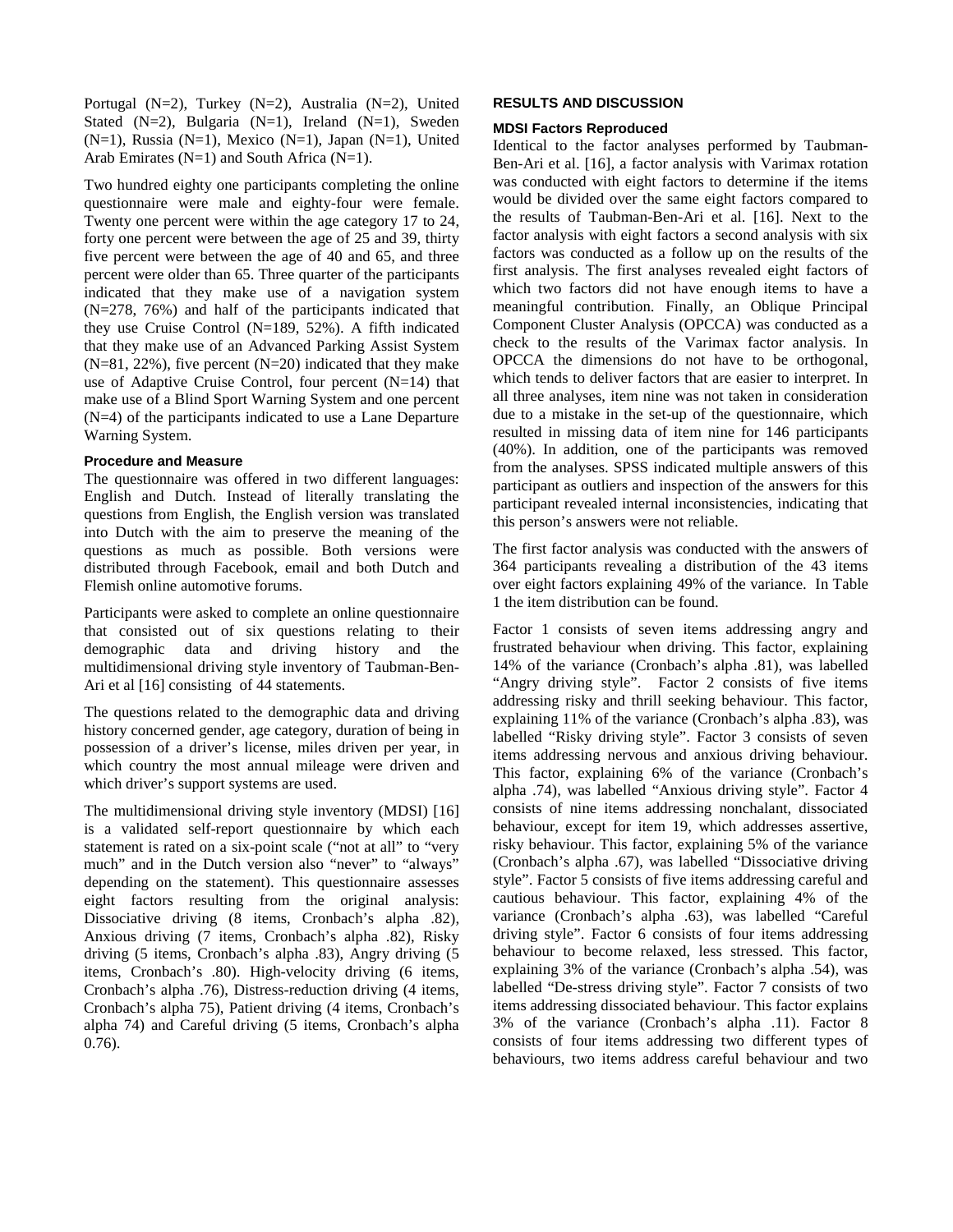# **Table 1: Results of two factor analysis (Loadings are from the second analysis)**

|                  | radie 1. Results of two factor analysis (Loadings are from the second analysis)                                                                                      |          |
|------------------|----------------------------------------------------------------------------------------------------------------------------------------------------------------------|----------|
|                  | <b>Factor 1   Angry Driving</b>                                                                                                                                      | Loadings |
| 43               | Honk my horn at others                                                                                                                                               | .803     |
| 3                | Blow my horn or "flash" the car in front as a way of expressing frustrations                                                                                         | .771     |
| 28               | When someone does something on the road that annoys me, I flash them with high beam                                                                                  | .733     |
| 12               | Swear at other drivers                                                                                                                                               | .657     |
| 17               | When a traffic light turns green and the car in front of me doesn't get going immediately, I try to urge the driver to move on                                       | .692     |
| 13               | When a traffic light turns green and the car in front of me doesn't get going, I wait for a while until it moves $[-]$                                               | .503     |
| $\overline{c}$   | Purposely tailgate other drivers                                                                                                                                     | .413     |
|                  |                                                                                                                                                                      |          |
|                  | <b>Factor 2   Risky Driving</b>                                                                                                                                      |          |
| 44               | Enjoy the excitement of dangerous driving                                                                                                                            | .832     |
| 22               | Like to take risks while driving                                                                                                                                     | .737     |
| 24               | Like the thrill of flirting with death or disaster                                                                                                                   | .701     |
| 6                | Enjoy the sensation of driving on the limit                                                                                                                          | .657     |
| 29               | Get a thrill out of breaking the law                                                                                                                                 | .732     |
|                  | <b>Factor 3   Anxious Driving</b>                                                                                                                                    |          |
| 31               |                                                                                                                                                                      | .799     |
|                  | Feel nervous while driving                                                                                                                                           |          |
| 10               | Driving makes me feel frustrated                                                                                                                                     | .744     |
| 40               | Feel comfortable while driving [-]                                                                                                                                   | .720     |
| 4                | Feel I have control over driving [-]                                                                                                                                 | .534     |
| 25               | It worries me when driving in bad weather                                                                                                                            | .499     |
| 33               | Feel distressed while driving                                                                                                                                        | .445     |
| 41               | Always ready to react to unexpected manoeuvres by other drivers [-]                                                                                                  | .429     |
| 8                | While driving, I try to relax myself [-]                                                                                                                             | .331     |
|                  | <b>Factor 4   Dissociative Driving</b>                                                                                                                               |          |
| 35               | Attempt to drive away from traffic lights in third gear (or on the neutral mode in automatic cars)                                                                   | .648     |
| 27               | Forget that my lights are on full beam until flashed by another motorist                                                                                             | .597     |
| 39               |                                                                                                                                                                      |          |
|                  | Nearly hit something due to misjudging my gap in a parking lot                                                                                                       | .530     |
| 36               | Plan my route badly, so that I hit traffic that I could have avoided                                                                                                 | .465     |
| 34               | Intend to switch on the windscreen wipers, but switch on the lights instead                                                                                          | .453     |
| 20               | Fix my hair / makeup while driving                                                                                                                                   | .508     |
| 21               | Distracted or preoccupied, and suddenly realize the vehicle ahead has slowed down, and have to slam on the breaks to avoid a<br>collision                            | .496     |
|                  |                                                                                                                                                                      |          |
| 5<br>19          | Drive through traffic lights that have just turned red<br>When someone tries to skirt in front of me on the road, I drive in an assertive way in order to prevent it | .447     |
|                  |                                                                                                                                                                      |          |
| 42               | <b>Factor 5   Careful Driving</b><br>Tend to drive cautiously                                                                                                        | .706     |
|                  |                                                                                                                                                                      |          |
| 14               | Drive cautiously                                                                                                                                                     | .686     |
| 23               | Base my behaviour on the motto "better safe than sorry"                                                                                                              | .581     |
| $\boldsymbol{7}$ | On a clear freeway, I usually drive at or a little below the speed limit                                                                                             | .425     |
| 41               | Always ready to react to unexpected manoeuvres by other drivers                                                                                                      | .403     |
|                  | <b>Factor 6   Distress-Reduction Driving Style</b>                                                                                                                   |          |
| $\mathbf{1}$     | Do relaxing activities while driving                                                                                                                                 | .683     |
| 37               | Use muscle relaxation techniques while driving                                                                                                                       | .662     |
| 26               | Meditate while driving                                                                                                                                               | .518     |
| 11               | I daydream to pass the time while driving                                                                                                                            | .617     |
|                  |                                                                                                                                                                      |          |
|                  | Factor 7                                                                                                                                                             |          |
| 15               | Lost in thoughts or distracted, I fail to notice someone at the pedestrian crossings                                                                                 |          |
| 30               | Misjudge the speed of an upcoming vehicle when passing                                                                                                               |          |
|                  | Factor 8                                                                                                                                                             |          |

- *38 Plan long journeys in advance*
- *16 In a traffic jam, I think about ways to get through traffic faster*
- *18 At an intersection where I have to give right-of-way to oncoming traffic, I wait patiently for crossing traffic to pass*
- *32 Get impatient during rush hour*

*9 When in a traffic jam and the lane next to me starts to move, I try to move into that lane as soon as possible*

The grey items were removed from the second analysis; the italic items do not correlate with the same items compared to the original factor analysis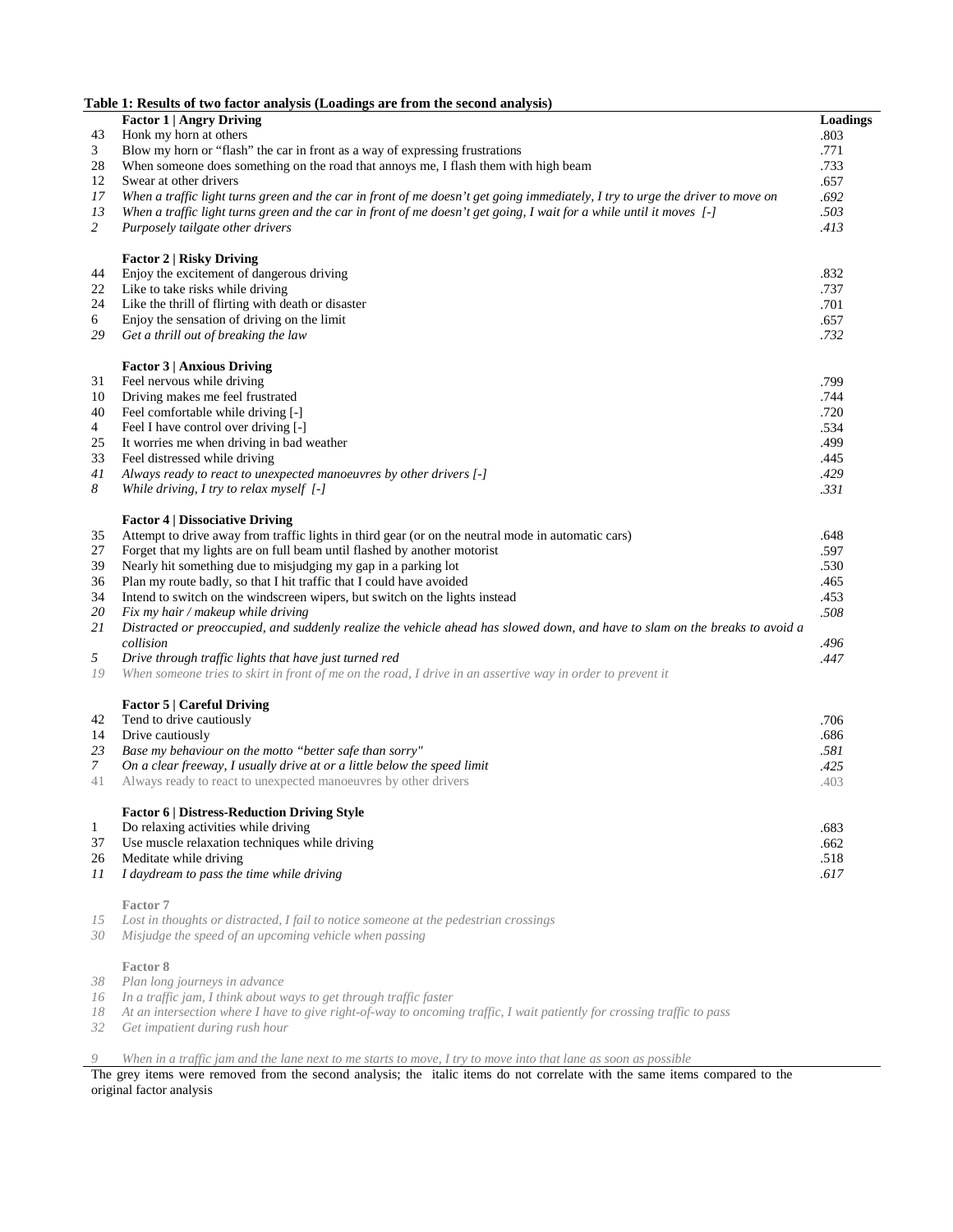items address frustrated risky behaviour. This factor explains 3% of the variance (Cronbach's alpha .31).A constraint was set to have at least three items per factor [13] and in combination with the low Cronbach's alpha factor 7 was removed from the analysis. As a Cronbach alpha value indicates the overall reliability of a questionnaire of which at least 0.7 is considered good [4:681]. The items in factor 8 are heterogeneous which makes it difficult to label this factor and in combination with the low Cronbach's alpha the decision was made to also remove this factor from the analysis. As item 19 addresses assertive, risky behaviour which is not in line with the other items in factor 4 this item was also removed from further analysis.

As a follow up on the results of the first factor analysis a second factor analysis with Varimax rotation consisting of six factors was conducted in which items 9, 15, 16, 18, 19, 30, 32 and 38 were left out as those do not fit in the six main factors used in this analysis. This analysis revealed a distribution of 36 items over six factors explaining 48% of the variance. In Table 1 the item distribution can be found, as mentioned above, the items in grey are discarded in this analysis and the last column provides the factor loadings of each item.

Factor 1 consists of seven items labelled "Angry driving style". This factor explains 16% of the variance (Cronbach's alpha .81). Factor 2 consists of five items labelled "Risky driving style". This factor explains 12% of the variance (Cronbach's alpha .83). Factor 3 consists of eight items labelled "Anxious driving style". This factor explains 6% the variance (Cronbach's alpha .76). Factor 4 consists of eight items labelled "Dissociative driving style". This factor explains 5% of the variance (Cronbach's alpha .68). Factor 5 consists of four items labelled "Careful driving style". This factor explains 4% of the variance (Cronbach's alpha .65). Factor 6 consists of four items labelled "De-stress driving style". This factor explains 4% of the variance (Cronbach's alpha .54).

Another method to investigate different clusters of items projected within one dimension is an Oblique Principal Component Cluster Analysis (OPCCA). This analysis was performed as a validation to the factors resulting from the second analysis.

For the OPCCA analysis the same 37 items used for the second factor analysis were used. This analysis revealed five main clusters with a second eigenvalue smaller than 1,2 (indicating that they are indeed clustered one dimensionally): Factor 1, Careful Driving (Cronbach's alpha .85); Factor 2, Anxious Driving (Cronbach's alpha .75); Factor 3, Angry Driving (Cronbach's alpha .81); Factor 4 Distress-Reduction Driving (Cronbach's alpha .55); and Factor 5 Dissociative Driving (Cronbach's alpha .70). In this analysis, the items of Careful driving and Risky driving (resulting from the second analysis) were combined into one factor, labelled Careful driving (as the items of Risky driving are negative in this factor).

#### **MDSI Factors Original and Reproduced**

The original factor analysis of the MDSI [16] revealed eight factors: Dissociative driving , Anxious driving, Risky driving, Angry driving, High-velocity driving, Distressreduction driving, Patient driving, and Careful driving. As can be seen in Table 1, six of these factors could be reproduced with a Varimax rotation using data mainly collected within the Netherlands and Belgium. The items in italics in Table 1 are items that are assigned to other factors within the original factor analysis compared to the second analysis performed within this study. Removing these items resulted in twenty-four items divided over six factors that seem to be stable. Five factors still have enough items when taking the constraint of at least three items per factor. The factor Careful driving resulting from the second analysis does not have enough items left to have a meaningful contribution. The OPCCA revealed five factors of which the factor labelled Careful Driving in the second analysis is combined with Risky Driving. If we compare the outcomes of the one-dimensional OPCCA with the original factor analysis by Taubman-Ben-Ari et al. [16], we arrive at five stable factors with a minimum of at least three items per factor in which Careful and Risky are combined to six items. These analyses result in a questionnaire that exists of twenty four items tapping into feelings, attitudes and behaviours, with a distribution over five clusters: Careful driving, Angry Driving, Anxious Driving, Dissociative driving and Distress-Reduction Driving.

#### **Driving styles and Driver Profiles**

One of the reasons to conduct this study was to investigate the possibility to categorise people's driving style on the basis of their self-reported driving behaviour. Categorisation of people's driving style can help in understanding how to incorporate certain aspects of behaviours in ADAS to enhance compliance towards these systems. For example, drivers who are categorized as Risky drivers may prefer a smaller headway compared to Careful drivers. This aspect might be incorporated in an ADAS to enhance compliance.

The next question is how we can determine people's driving style. The factor analysis with Varimax rotation revealed six driving styles. The simplest method is to use the average scores for each factor (summing the scores of the items assigned to each factor and dividing the sum by the number of items) and taking the highest scoring factor as someone's driving style. This method identifies 331 (91%) participants as Careful drivers. Thus, this method has little discriminating power. A second method takes the factor loadings into consideration for the different items. In this method a person's score for each item is multiplied with the factor loading of that item and then the average score for each factor is calculated for each person. This method identifies 299 (82%) participants as Careful drivers, still having little discriminating power. In the third method "the factor loadings are adjusted to take account of the initial correlations between items" [4]. Accordingly, the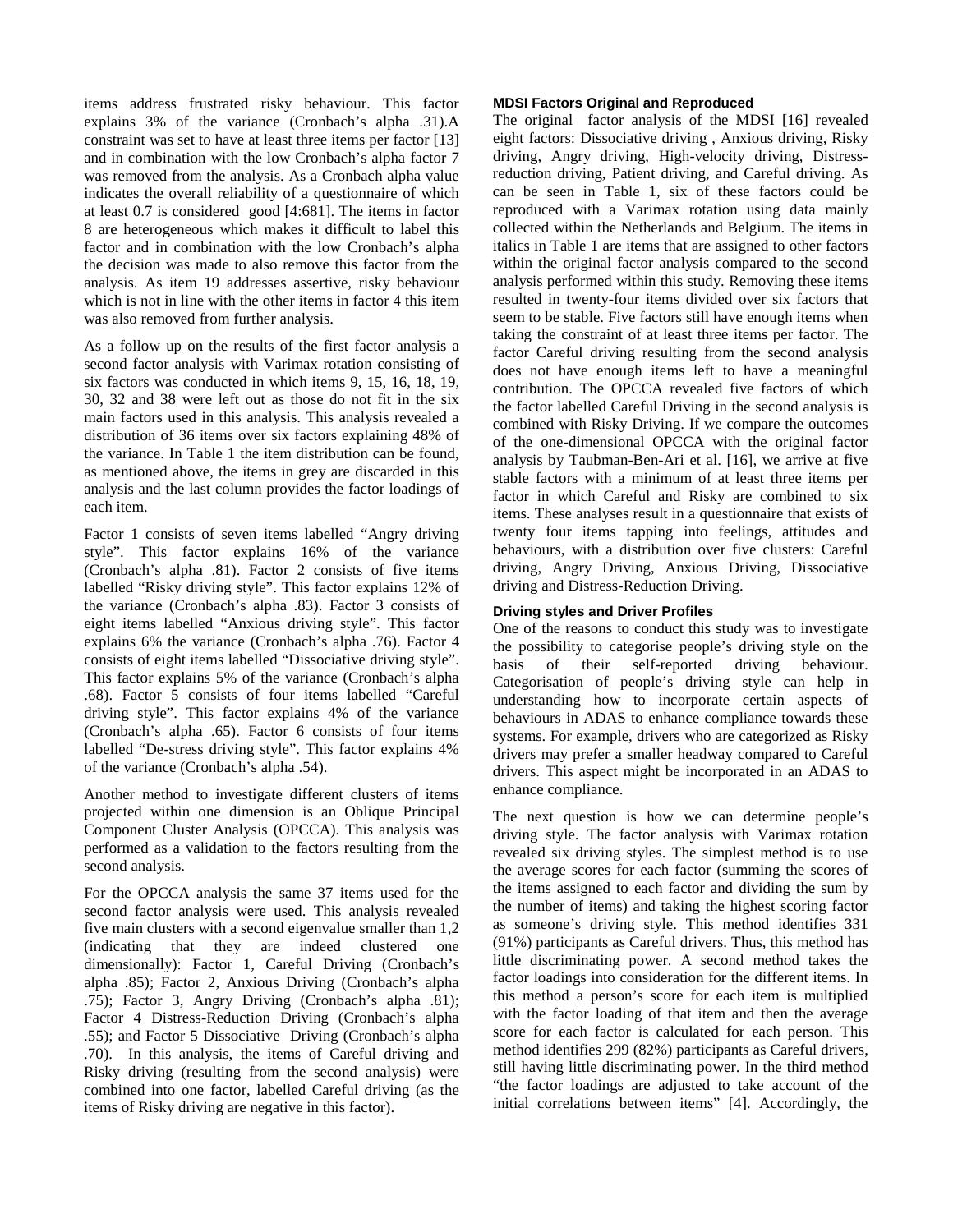item scores are multiplied by the adjusted factor loadings, and the average of the resulting scores is taken across the items for each factor for each individual. The factor with the highest average is taken as the participants driving style. This method revealed an almost equal distribution of participants over the six different factors when taking the highest score as identifying someone's driving style. As mentioned by Field [4:634], this is a more sophisticated method for calculating factor scores, providing factor scores which show the deviation of each participant from the mean of that factor. If someone scores high on a factor according to the factor score, that person scores high relative to the average of the scores of all participants within the same factor.

It should be noticed, however, that all these methods take the highest scoring factor as indicative of someone's driving style, therewith ignoring the scores for the other factors. This may be satisfactory for one-dimensional constructs, but there is no a priori reason to assume that driving style is a one-dimensional construct. If we take driving style as a multi-dimensional construct, it might be more appropriate to talk about driver profiles, so that someone might be said to be both a careful and attentive driver.

To determine driver profiles, the factors obtained from the second factor analysis were used, giving rise to six different factors. The factor scores of each participant as calculated by the third method above were normalized by subtracting the mean from each factor score and dividing by the standard deviation. The means and standard deviations (SD) were calculated across the six factor scores of each participant. Next, a threshold was calculated by taking the  $mean + 1$  SD of each participant to see which factor scores for each individual driver exceeded the calculated threshold (this method is similar to the method used by Shahab et al. [15]). The profile of an individual was then built on the factor(s) which exceed the threshold value.

Applying this method resulted in 21 different profiles consisting of one or two driving styles. For 11 participants no profile could be determined, due to the fact that none of their factor scores exceed the threshold. As can be seen in Figure 1, 272 (75%) of the participants are allocated to a profile consisting of one driving style. The profiles shown in Figure 1 indicate that within the sample of 364 participants, for example, 49 participants are angry drivers compared to the other participants and 48 are careful drivers in comparison to the rest. Figure 1 provides an overview of the division of driving styles with respect to all the participants within the sample.

As a final check, driver profiles were also determined on the basis of the outcomes of the OPCCA analysis. In this method the factor scores resulting from the OPCCA were subjected to multidimensional scaling and the outcomes were visualized in a two-dimensional plot, identifying both the relationships between these constructs and illustrating



**Figure 1: Distribution Driver Profiles**

diversity of the drivers that participated in the survey (see Figure 2). This plot reveals no obvious clustering, from which it may be concluded that not all people can be categorised as for instance either an angry or careful driver. The scores on all the factors together determine what type of driver someone is, therewith providing further support for the notion of driver profile.



#### **CONCLUSION AND GENERAL DISCUSSION**

Advanced Driver Assistance Systems have the potential to improve traffic safety and throughput when drivers comply to use these systems. If these systems do not meet drivers' needs and expectations, drivers will refrain from using them. Provided that different people are sensitive to different forms of persuasion, as shown in [9], the notion of driver profiles may help to identify common differences in characteristics between groups of drivers.

A first step to identify differences between drivers is by means of a questionnaire giving information about someone's self-reported driving style . This paper described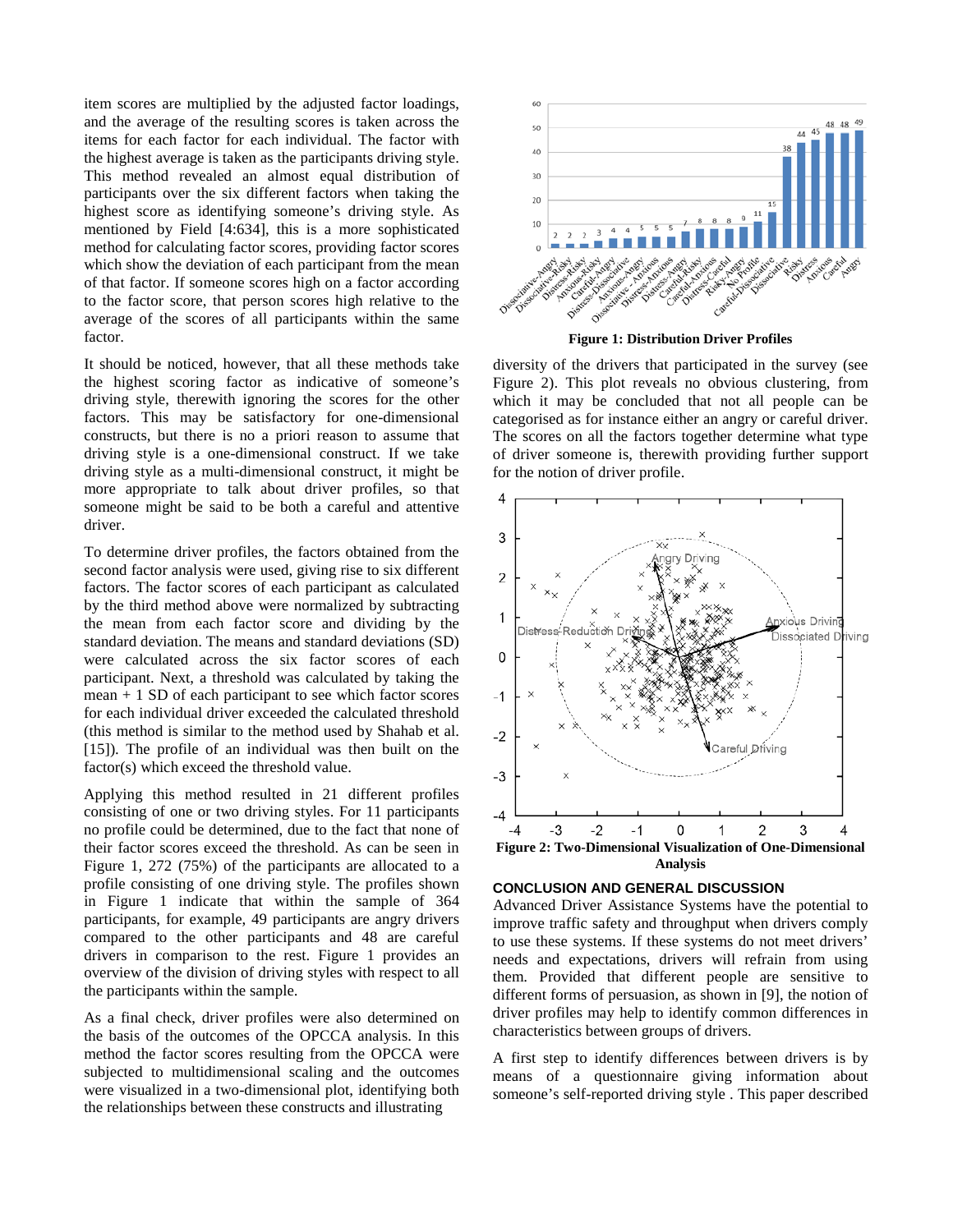the validation of the Multidimensional Driving Style Inventory developed by Taubman-Ben-Ari et al. [16]. The analysis of the results of 364 participants completing the questionnaire showed that most of the original factors could be replicated quite well, with 24 of the 44 original items divided over five or six main factors. A factor analysis with Varimax rotation revealed six factors among the 24 items and an OPCCA analysis revealed five factors: Dissociative driving, Anxious driving, Risky driving, Angry driving, Distress-reduction driving, and Careful driving (Risky and Careful driving are combined in OPCCA revealing five factors). As a side note, it needs to be kept in mind that the Cronbach alpha values of the Distress-reduction style within all the three analyses is below the acceptable threshold of 0.7 and therefore should be interpreted with caution.

The scores gained from the analysis were used to create driver profiles consisting of one or more driving styles. The first two methods that were used to identify driving styles identified most drivers as Careful drivers. This may be due either to respondents giving socially desirable answers, or to the fact that people in general try to avoid accidents. Anyway, these methods are not discriminating enough. The third method resulted in 21 driver profiles. It needs to be kept in mind that these profiles created are relative within the sample. People who are categorized as angry drivers are angry drivers in comparison to the other drivers within the sample. This means that a driver who is categorized as an angry driver in this study may not be an angry driver in an absolute sense, comparing to all drivers outside this study.

The scores resulting from the OPCCA were used and rendered jointly in a two dimensional space. The render of the scores does not reveal obvious clustering of the drivers participating in the survey, indicating that characterizing drivers in terms of a single dominant driving style is too simple. The scores on all the factors together determine what type of driver someone is.

The two dimensional plot resulting from the OPCCA analysis can be used for selection of participants in follow up studies to create a balanced representation of different driving styles.

Another aspect that has to be taken into consideration is that the results are a context-free and momentary self-report. Multiple factors may influence drivers' behaviour, such as the driving environment, traffic conditions, the driver's condition and personal characteristics (gender, age, driving experience, etc.) [2]. As mentioned by Bekiaris et al. [1] driver behaviour is not necessarily static, but evolves over time and in context, as dependent on the ability to drive and the driving performance of a particular person in a specific environment and under specific circumstances. This notion should be taken into consideration when making use of a self-report measurement of someone's driving behaviour.

The purpose of the research was to validate the questionnaire to know if this questionnaire can measure driving styles in future studies. A next question is how the results of the MDSI (self-reported behaviour) are correlated with actual behaviour in a vehicle or driving simulator. For such driving style questionnaires to be meaningful, they should predict actual driving behaviour. This can enhance the understanding of driving styles and the relation to certain behaviours and help to decide which direction to take when investigating how persuasive systems can be used to influence the compliance towards ADAS.

#### **ACKNOWLEDGEMENTS**

This research project is part of the Impuls Programme of the Eindhoven University of Technology and we are grateful to Marin Sikkenk for making her data available for this study.

#### **REFERENCES**

- 1. Bekiaris, E., Amditis, a., and Panou, M.DRIVABILITY: a new concept for modelling driving performance. *Cognition, Technology & Work 5*, (2003), 152–161.
- 2. Constantinescu, Z., Marinoiu, C., and Vladoiu, M.Driving style analysis using data mining techniques. *International Journal of Computers, Communications and Control 5*, 5 (2010), 654–663.
- 3. Elander, J., West, R., and French, D.Behavioral correlates of individual differences in road traffic crash risk: an examination of methods and findings. *113*, 2 (1993), 279–294.
- 4. Field, A.Discovering Statistics Using SPSS. In Sage Publications, 2009.
- 5. French, D.J., West, R.J., Elander, J., and Wilding, J.M.Decision-making style, driving style, and selfreported involvement in road traffic accidents. *Ergonomics 36*, 6 (1993), 627–44.
- 6. Furnham, A. and Saipe, J.Personality correlates of convicted drivers. *Personality and Individual Differences 14*, 2 (1993), 329–336.
- 7. Gulian, E., Matthews, G., Glendon, A.I., Davies, D.R., and Debney, L.M.DIMENSIONS OF DRIVER STRESS. *Ergonomics 32*, 6 (1989).
- 8. Ishibashi, M., Okuwa, M., Doi, S., and Akamatsu, M.Indices for characterizing driving style and their relevance to car following behavior. *SICE Annual Conference 2007*, IEEE (2007), 1132–1137.
- 9. Kaptein, M., De Ruyter, B., Markopoulos, P., and Aarts, E.Adaptive Persuasive Systems: A Study of Tailored Persuasive Text Messages to Reduce Snacking. *ACM Transactions on Interactive Intelligent Systems 2*, 2 (2012), 1–25.